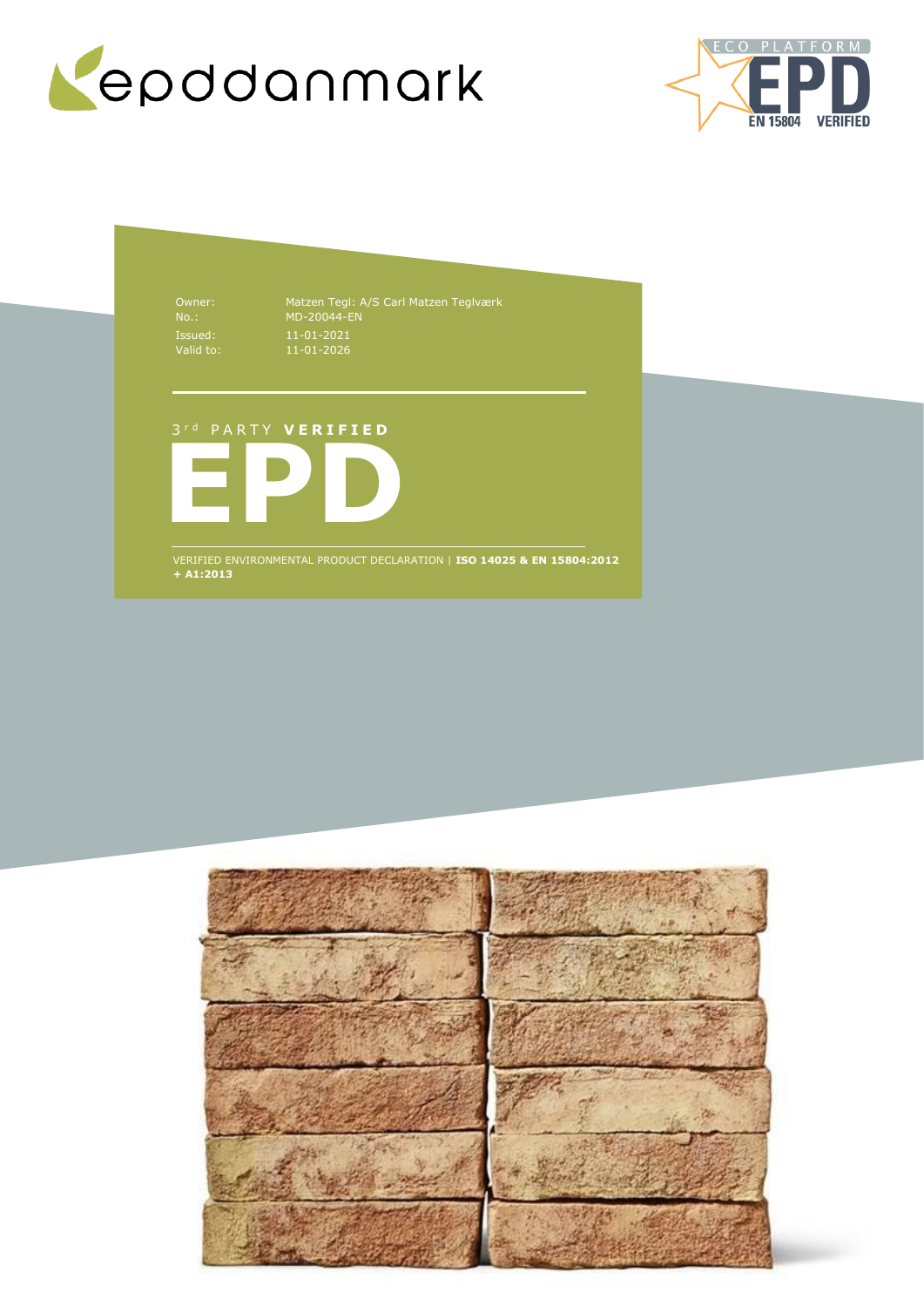



## **Owner of declaration**

Matzen Tegl A/S Carl Matzen Teglværk Havnevej 44 6320 Egernsund CVR: 40294619



**DANISH<br>TECHNOLOGICAL** NSTITUTI

 $\geq$ 

## **Programme operator**

Danish Technological Institute Gregersensvej 2630 Taastrup

## **Programme**

EPD Danmark Gregersensvej 2630 Taastrup www.epddanmark.dk



### **Declared product**

1 tonne of "red" bricks or "yellow" bricks based on Danish yellow-, and red-firing clay, i.e. "Røde HS sten" and "Gule HS sten", e.g. CM-47 and CM-09.

## **Production site**

Carl Matzen Teglværk 6320 Egernsund Denmark

## **Product use**

Bricks are used to build walls, pillars and partitions.

## **Declared unit**

1 tonne of "red" or "yellow" bricks based on Danish yellowfiring and red-firing clay and produced at Carl Matzen Teglværk. Expected average reference service life of 150 years.



**Valid to:** 11-01-2026

**Basis of calculation**

This Environmental Product Declaration is developed in accordance with ISO 14025 and EN 15804:2012 + A1:2013.

#### **Comparability**

EPDs of construction products may not be comparable if they do not comply with the requirements in EN 15804:2012 + A1:2013. EPD data may not be comparable if the datasets used are not developed in accordance with EN  $15804:2012 + A1:2013$  and if the background systems are not based on the same database.

#### **Validity**

This EPD has been verified in accordance with ISO 14025 and is valid for 5 years from the date of issue.

#### **Use**

The intended use of an EPD is to communicate scientifically based environmental information for construction products, for the purpose of assessing the environmental performance of buildings.

#### **EPD type**

☐Cradle-to-gate ☐Cradle-to-gate with options ☒Cradle-to-grave

Tiles & Bricks Europe (2014) PCR for Clay Construction Products – "Guidance document for developing an EPD" serves as the cPCR Independent verification of the declaration and data, according to EN ISO 14025 □ internal **I I** axternal Third party verifier: histianen *Kim Christiansen*

Mas

*Henrik Fred Larsen EPD Danmark*

|                        | Life cycle stages and modules ( $MND =$ module not declared; $MNR =$ module not relevant) |                |           |                         |                |             |            |             |               |                                |                             |                                                     |                |                     |                |                                                    |
|------------------------|-------------------------------------------------------------------------------------------|----------------|-----------|-------------------------|----------------|-------------|------------|-------------|---------------|--------------------------------|-----------------------------|-----------------------------------------------------|----------------|---------------------|----------------|----------------------------------------------------|
| Product                |                                                                                           |                |           | Construction<br>process |                |             |            | Use         |               |                                |                             |                                                     | End of life    |                     |                | Beyond the system<br>boundary                      |
| Raw material<br>supply | Transport                                                                                 | Manufacturing  | Transport | Installation<br>process | Use            | Maintenance | Repair     | Replacement | Refurbishment | Operational<br>use<br>energy u | Operational<br>use<br>water | construction<br>demolition<br>$\omega$<br>$\bigcap$ | Transport      | processing<br>Waste | Disposal       | recove<br>recycling<br>potential<br>Re-use,<br>and |
| A1                     | A2                                                                                        | A <sub>3</sub> | A4        | A <sub>5</sub>          | B <sub>1</sub> | <b>B2</b>   | <b>B3</b>  | <b>B4</b>   | <b>B5</b>     | <b>B6</b>                      | <b>B7</b>                   | C <sub>1</sub>                                      | C <sub>2</sub> | C <sub>3</sub>      | C <sub>4</sub> | D                                                  |
| X                      | Χ                                                                                         | X              | Χ         | Х                       | <b>MNR</b>     | <b>MNR</b>  | <b>MNR</b> | <b>MNR</b>  | <b>MNR</b>    | <b>MNR</b>                     | <b>MNR</b>                  | <b>MNR</b>                                          | X              | X                   | X              | X                                                  |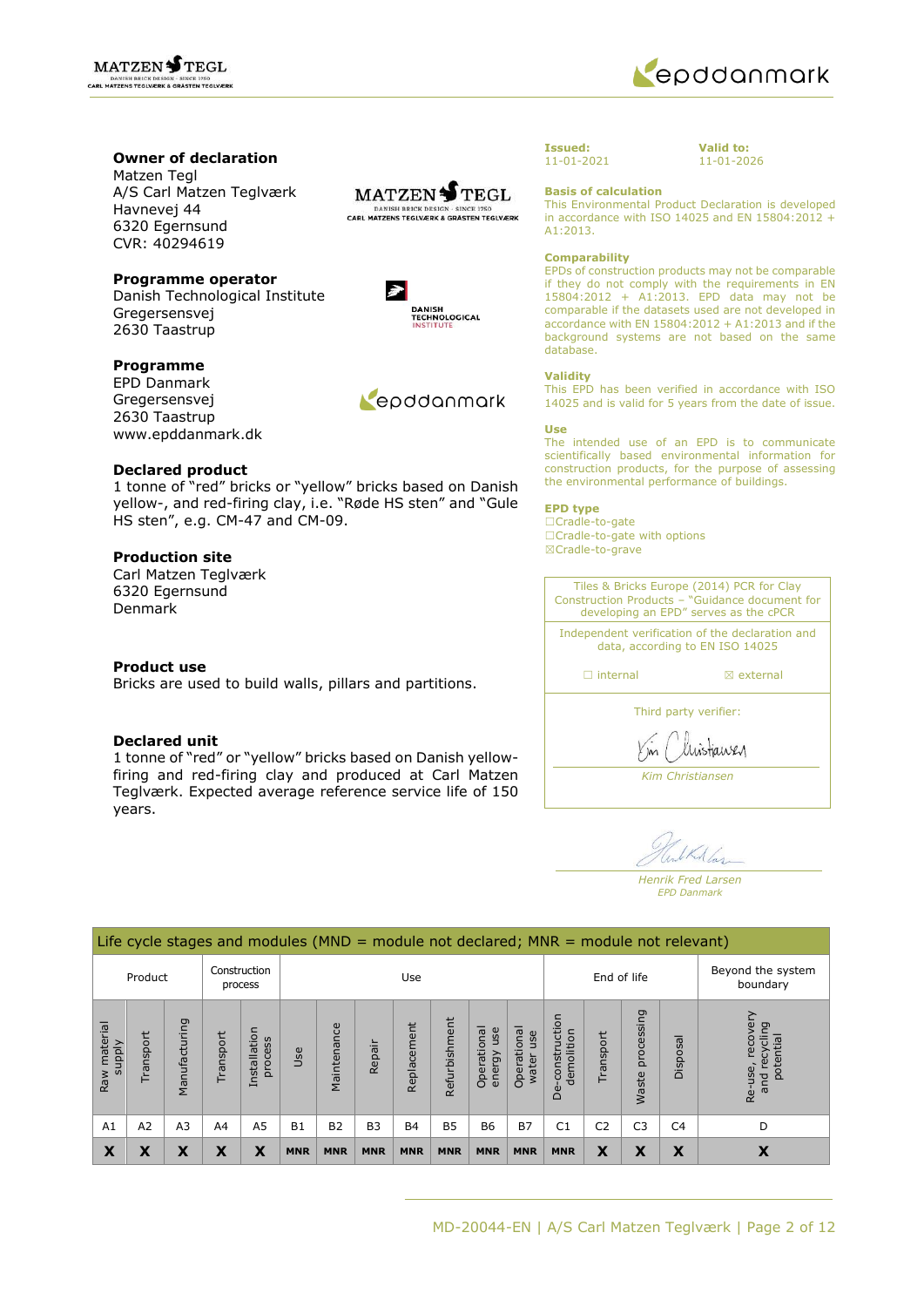



# Product information

**Product description** The product is a "red" brick or a "yellow" brick based on Danish yellowfiring and red-firing clay. The product components and packaging materials are shown in the tables below.

|                                                          | <b>Material</b>                                                                                                                                                        | Weight-% of declared product                                                                                                                                                                                                                                                                                                                                                                                                                                                                                                 |  |  |  |  |
|----------------------------------------------------------|------------------------------------------------------------------------------------------------------------------------------------------------------------------------|------------------------------------------------------------------------------------------------------------------------------------------------------------------------------------------------------------------------------------------------------------------------------------------------------------------------------------------------------------------------------------------------------------------------------------------------------------------------------------------------------------------------------|--|--|--|--|
|                                                          | Danish red clay (red-firing)                                                                                                                                           | $0 - 81$                                                                                                                                                                                                                                                                                                                                                                                                                                                                                                                     |  |  |  |  |
|                                                          | Danish blue clay (yellow-firing)                                                                                                                                       | $0 - 95$                                                                                                                                                                                                                                                                                                                                                                                                                                                                                                                     |  |  |  |  |
|                                                          | Sand                                                                                                                                                                   | $3,1-17$                                                                                                                                                                                                                                                                                                                                                                                                                                                                                                                     |  |  |  |  |
|                                                          | Manganese oxide                                                                                                                                                        | 0,011-0,016                                                                                                                                                                                                                                                                                                                                                                                                                                                                                                                  |  |  |  |  |
|                                                          | Barium carbonate                                                                                                                                                       | $0 - 0,022$                                                                                                                                                                                                                                                                                                                                                                                                                                                                                                                  |  |  |  |  |
|                                                          | Iron oxide                                                                                                                                                             | 0,0029-0,018                                                                                                                                                                                                                                                                                                                                                                                                                                                                                                                 |  |  |  |  |
|                                                          | Engobe                                                                                                                                                                 | 0,0029-0,0032                                                                                                                                                                                                                                                                                                                                                                                                                                                                                                                |  |  |  |  |
|                                                          | Water                                                                                                                                                                  | 2                                                                                                                                                                                                                                                                                                                                                                                                                                                                                                                            |  |  |  |  |
|                                                          | <b>TOTAL</b>                                                                                                                                                           | 100                                                                                                                                                                                                                                                                                                                                                                                                                                                                                                                          |  |  |  |  |
|                                                          | <b>Packaging</b>                                                                                                                                                       | <b>Weight-% of packaging</b>                                                                                                                                                                                                                                                                                                                                                                                                                                                                                                 |  |  |  |  |
|                                                          | LDPE-film                                                                                                                                                              | 46                                                                                                                                                                                                                                                                                                                                                                                                                                                                                                                           |  |  |  |  |
|                                                          | Plastic strap (PET)                                                                                                                                                    | $\mathsf{3}$                                                                                                                                                                                                                                                                                                                                                                                                                                                                                                                 |  |  |  |  |
|                                                          | Cardboard                                                                                                                                                              | 51                                                                                                                                                                                                                                                                                                                                                                                                                                                                                                                           |  |  |  |  |
|                                                          | <b>TOTAL</b>                                                                                                                                                           | 100                                                                                                                                                                                                                                                                                                                                                                                                                                                                                                                          |  |  |  |  |
| <b>Representativeness</b><br><b>Dangerous substances</b> | average values collected from 2019.<br>10 years old.                                                                                                                   | This declaration, including data collection, the modelled foreground<br>system and the results, represents 1 tonne of bricks on the production<br>site located in Egernsund, Denmark. Product specific data are based on<br>Background data are based on the GaBi database, supplemented with a<br>few datasets from Ecoinvent. Generally, the used background datasets<br>are of high quality and less than or 5 years old. All datasets are less than<br>Bricks do not contain substances listed in the "Candidate List of |  |  |  |  |
|                                                          | Substances of Very High Concern for authorisation"<br>(http://echa.europa.eu/candidate-list-table)<br>Absence of these substances are declared by the producer.        |                                                                                                                                                                                                                                                                                                                                                                                                                                                                                                                              |  |  |  |  |
| <b>Essential characteristics</b><br>(CE)                 | Bricks are covered by the scope of the harmonized standard EN 771-<br>1:2011+A1:2015. Furthermore, DoP's (Declaration of Performance)<br>exist for each covered brick. |                                                                                                                                                                                                                                                                                                                                                                                                                                                                                                                              |  |  |  |  |
|                                                          | tegl.dk, $(+45)61658102$ or $(+45)74651118$ ).                                                                                                                         | DoP's and further technical information can be obtained by contacting<br>the manufacturer Carl Matzen Teglværk (Torben Moos, torben@matzen-                                                                                                                                                                                                                                                                                                                                                                                  |  |  |  |  |
| <b>Reference Service Life</b>                            | 150 years.                                                                                                                                                             |                                                                                                                                                                                                                                                                                                                                                                                                                                                                                                                              |  |  |  |  |
| (RSL)                                                    |                                                                                                                                                                        |                                                                                                                                                                                                                                                                                                                                                                                                                                                                                                                              |  |  |  |  |
|                                                          | RSL is based on the cPCR for clay construction products:                                                                                                               |                                                                                                                                                                                                                                                                                                                                                                                                                                                                                                                              |  |  |  |  |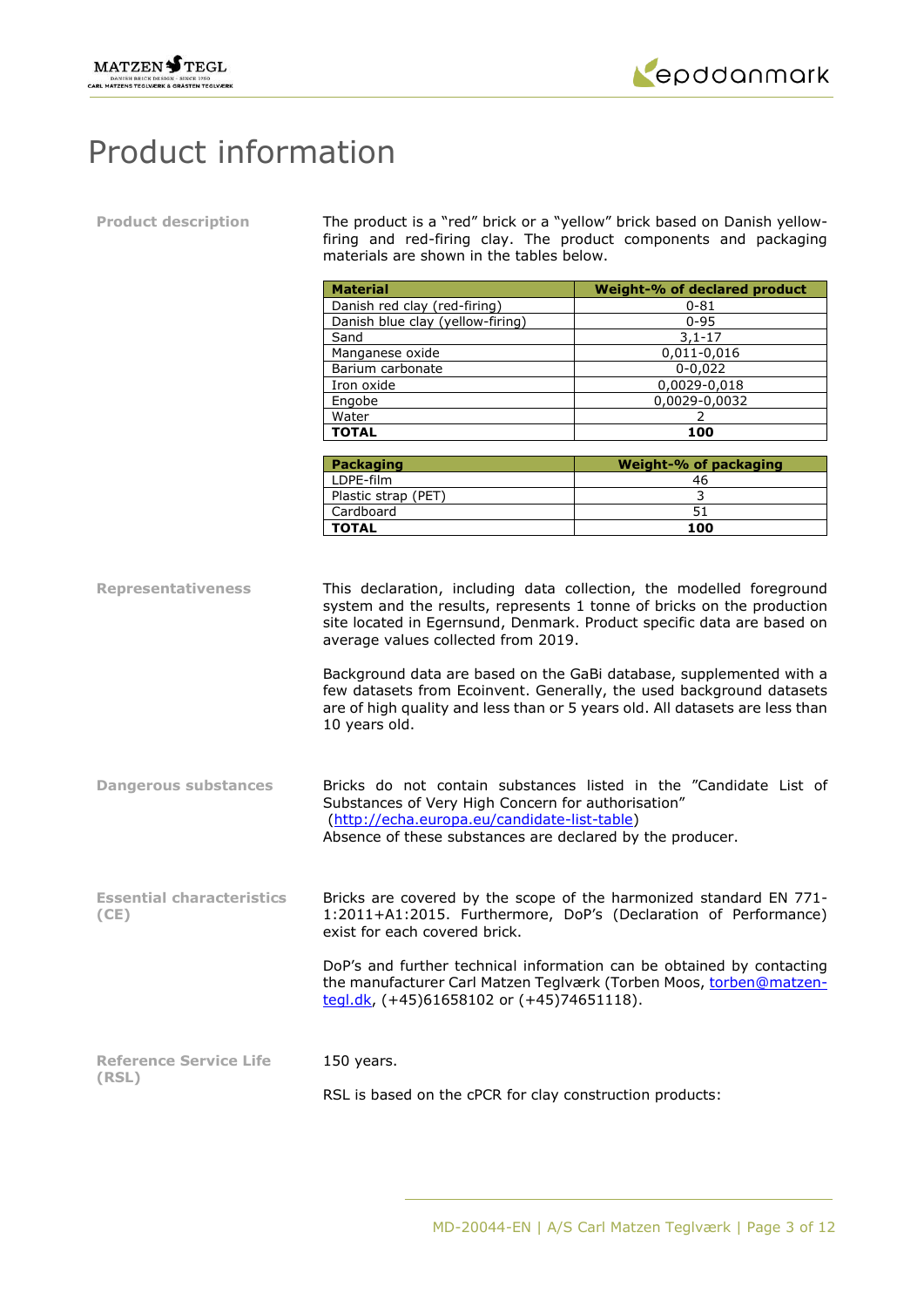



"*For clay construction products, the RSL is 150 years. Studies have shown that clay construction products stand out with their high durability and prevail with no maintenance and a life span of 150 years or more*".

**Product illustrations:** The illustrated products below are examples of products covered by this EPD.



Rød HS



Gul HS

## LCA background

**Declared** unit The LCI and LCIA results in this EPD relates to 1 tonne of bricks.

| <b>Name</b>                | <b>Value</b> | Unit         |
|----------------------------|--------------|--------------|
| Declared unit              |              | tonne        |
| Density                    | 1550-1650    | $\rm ka/m^3$ |
| Conversion factor to 1 kg. | 0.001        | -            |

**PCR** This EPD is developed according to the core rules for the product category of construction products in EN 15804:2012 + A1:2013 and the product specific PCR "TBE PCR for clay construction products" (cPCR).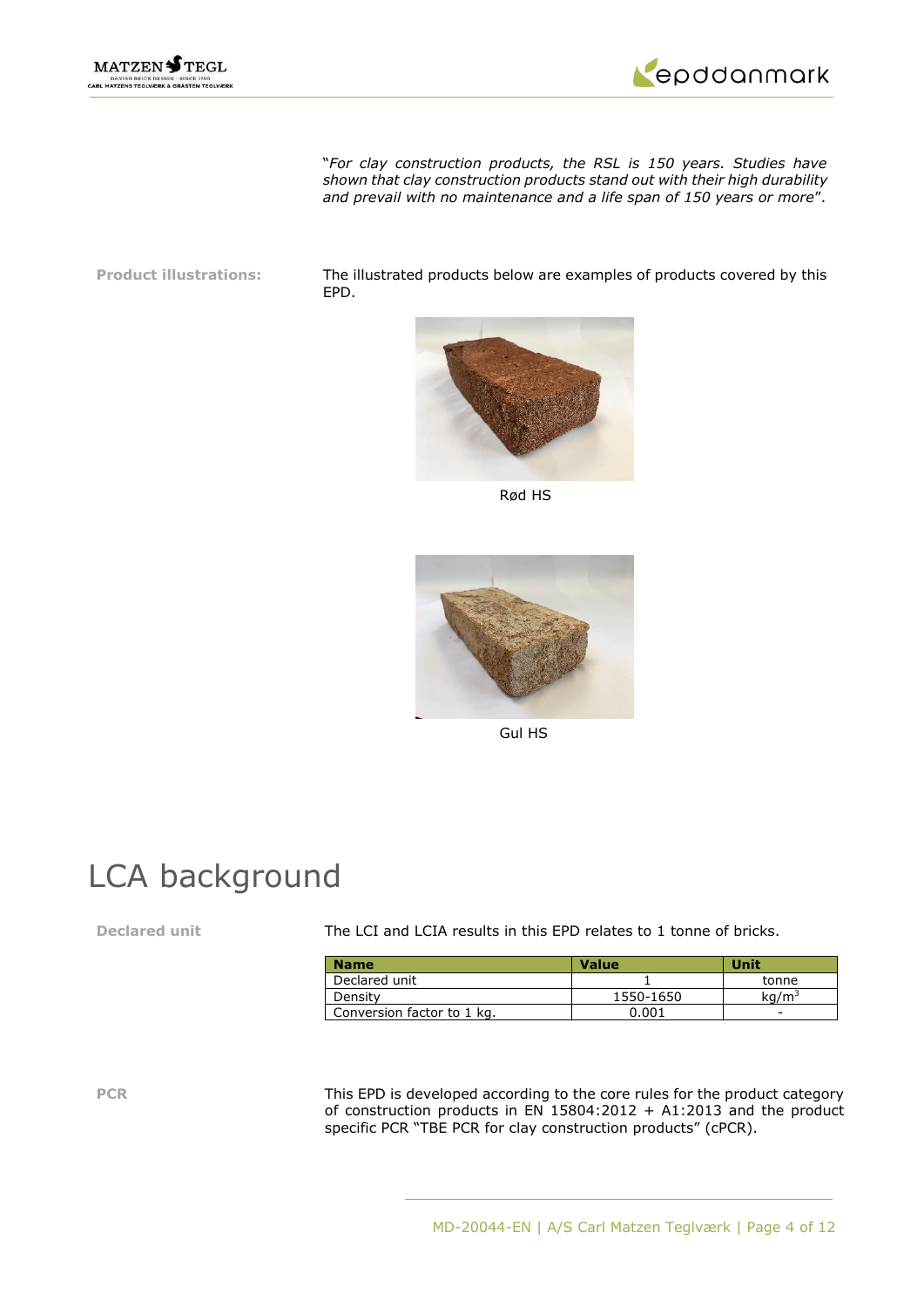



**Flow diagram**



The flow diagram conforms with the requirements in the modular approach and shows the production phase A3 for brick production (Carl Matzen Teglværk has no extruder and cutting board, only "handcut" and soft stone press). The remaining phases are described below.

**System boundary** This EPD is based on a cradle-to-grave LCA (module A1-D), in which 100 weight-% has been accounted for. All relevant processes during the life cycle of the product has been accounted for and no life cycle stages has been omitted, in which significant environmental impacts are taking place. The use stage B1-B7 is assessed to be not relevant.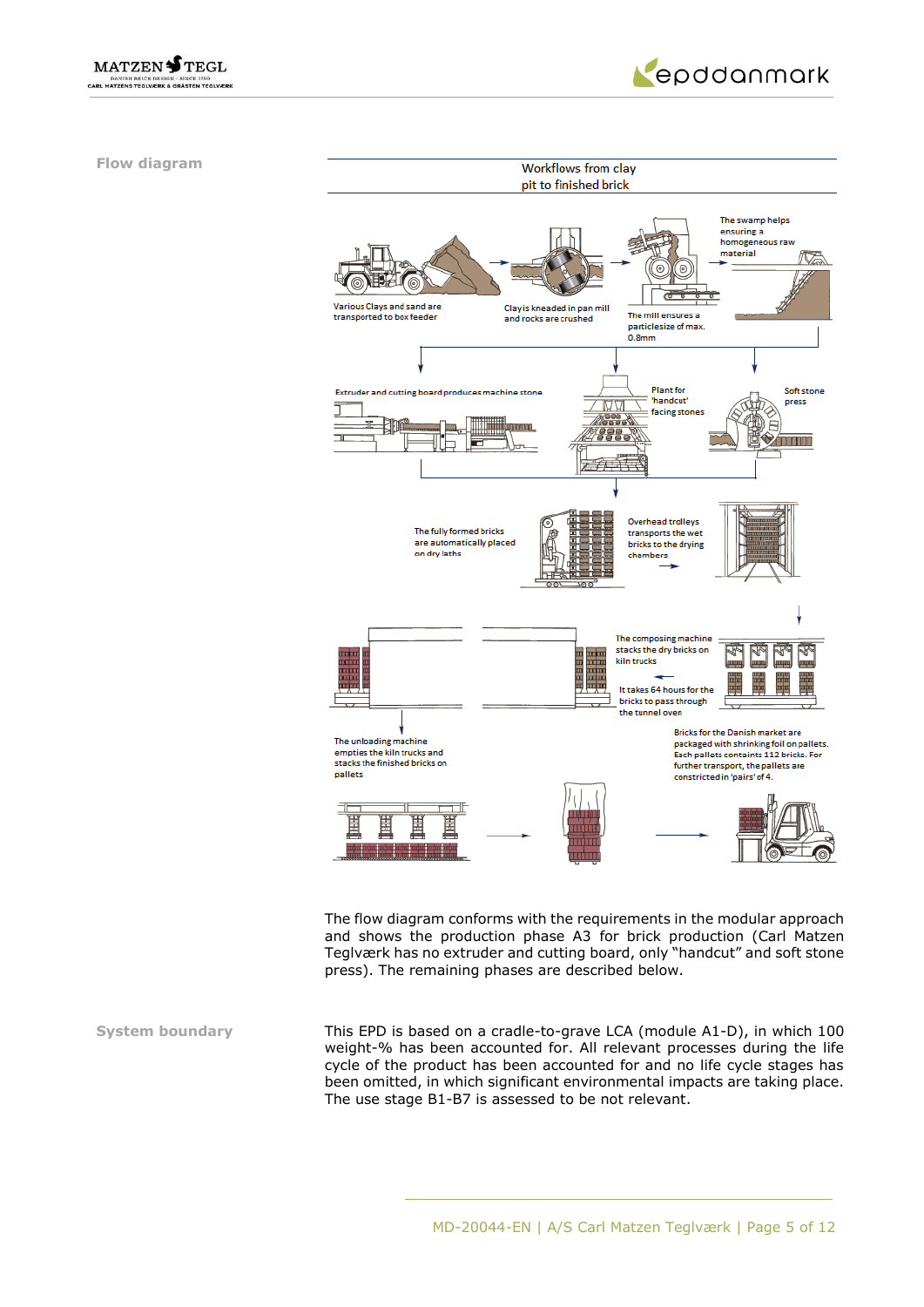



The general rules for the exclusion of inputs and outputs follows the requirements in EN 15804:2012 + A1:2013, 6.3.5, where the total of neglected input flows per module shall be a maximum of 5 % of energy usage and mass and 1 % of energy usage and mass for unit processes.

Key assumptions for the system boundary are described in each life cycle phase.

## **Product stage (A1-A3) includes**:

- A1 Extraction and processing of raw materials
- A2 Transport to the production site
- A3 Manufacturing processes

The product stage comprises the acquisition of all raw materials, products and energy, transport to the production site, packaging and waste processing up to the "end-of-waste" state or final disposal. The LCA results are declared in aggregated form for the product stage, which means, that the sub-modules A1, A2 and A3 are declared as one module A1-A3.

The bricks are packed on wooden pallets which are part of a return system, because of this the pallets are reused and are excluded from the calculations.

## **Construction process stage (A4-A5) includes:**

The construction process stage includes:

- A4 transport to the building site
- A5 installation into the building

This includes the provision of all materials, products and energy, as well as waste processing up to the end-of-waste state or disposal of final residues during the construction process stage. The use of mortar is excluded according to the cPCR. These information modules also include all impacts and aspects related to any losses during this construction process stage. The loss of bricks is set equal to 3% in mass according to the cPCR. The lost bricks are landfilled, and the packaging is incinerated with energy recovery and the credit is declared in module D.

### **Use stage (B1-B7) includes:**

The use stage, related to the building fabric includes:

- B1 use or application of the installed product
- B2 maintenance
- B3 repair
- B4 replacement
- B5 refurbishment

The use stage related to the operation of the building includes:

- B6 operational energy use
- B7 operational water use

These information modules include provision and transport of all materials, products, as well as energy and water provisions, waste processing up to the end-of-waste state or disposal of final residues during this part of the use stage.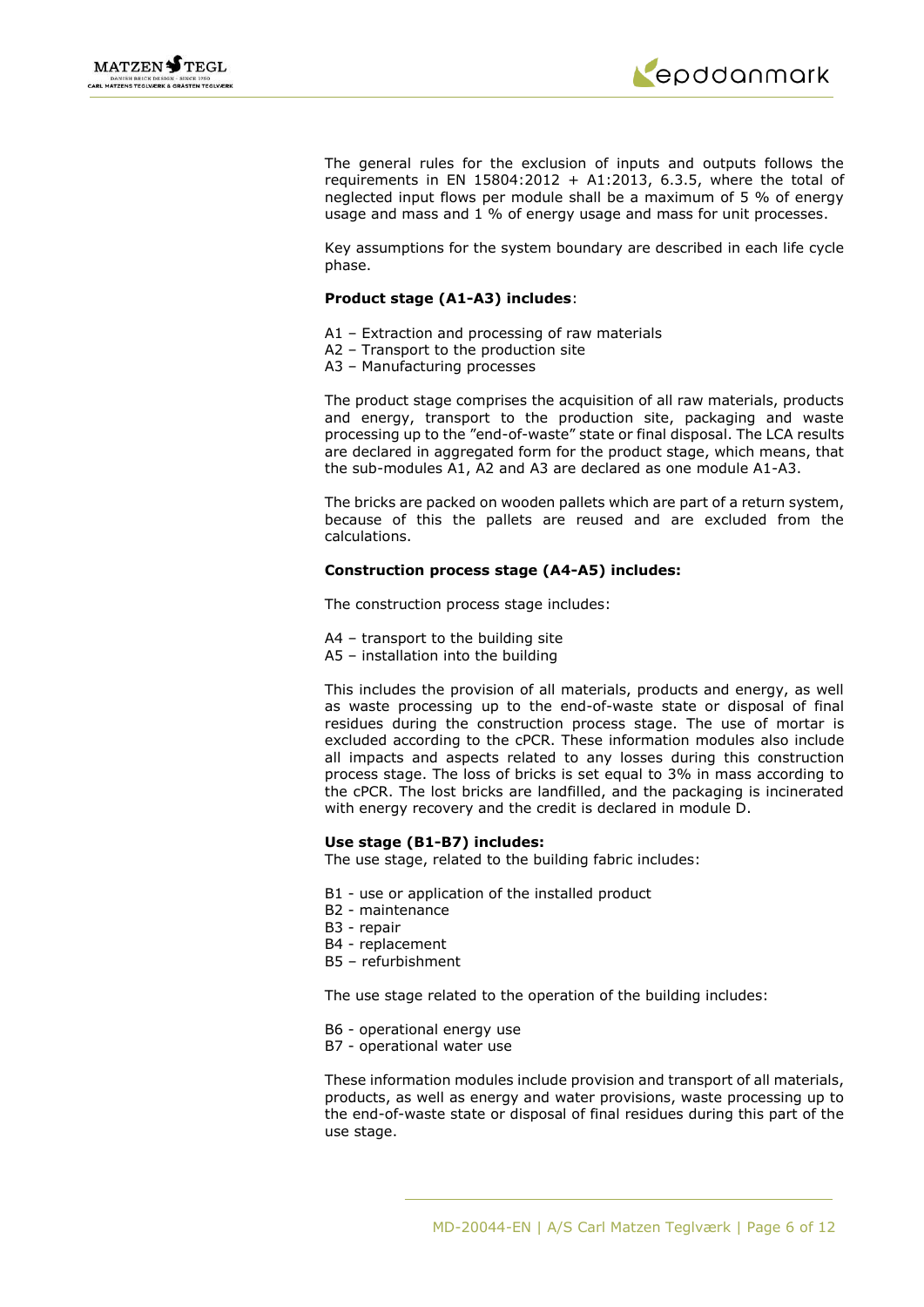



According to the cPCR these modules do in general not generate relevant environmental impacts and are therefore neglected.

## **End-of-life stage (C1-C4 + D)**

The end-of-life stage includes:

- C1 de-construction, demolition
- C2 transport to waste processing
- C3 waste processing for reuse, recovery and/or recycling
- C4 disposal

C1 can be ignored according to the cPCR, whereas the rest of the modules are included using national scenarios. In C4 1% of the bricks are landfilled.

Module D includes the reuse, recovery and/or recycling potentials, expressed as net impacts and benefits. These included the energy produced in A5 (incineration of packaging) and substitution of gravel from the recycling of crushed bricks.

**ut-off criteria** The general rules for cut-offs of inputs and outputs in the EPD follows the rules in EN 15804:2012 + A1:2013 chapter 6.3.5. The maximum cut-off of input flows for a module is 5% for energy use and mass, while it is maximum 1% for unit processes.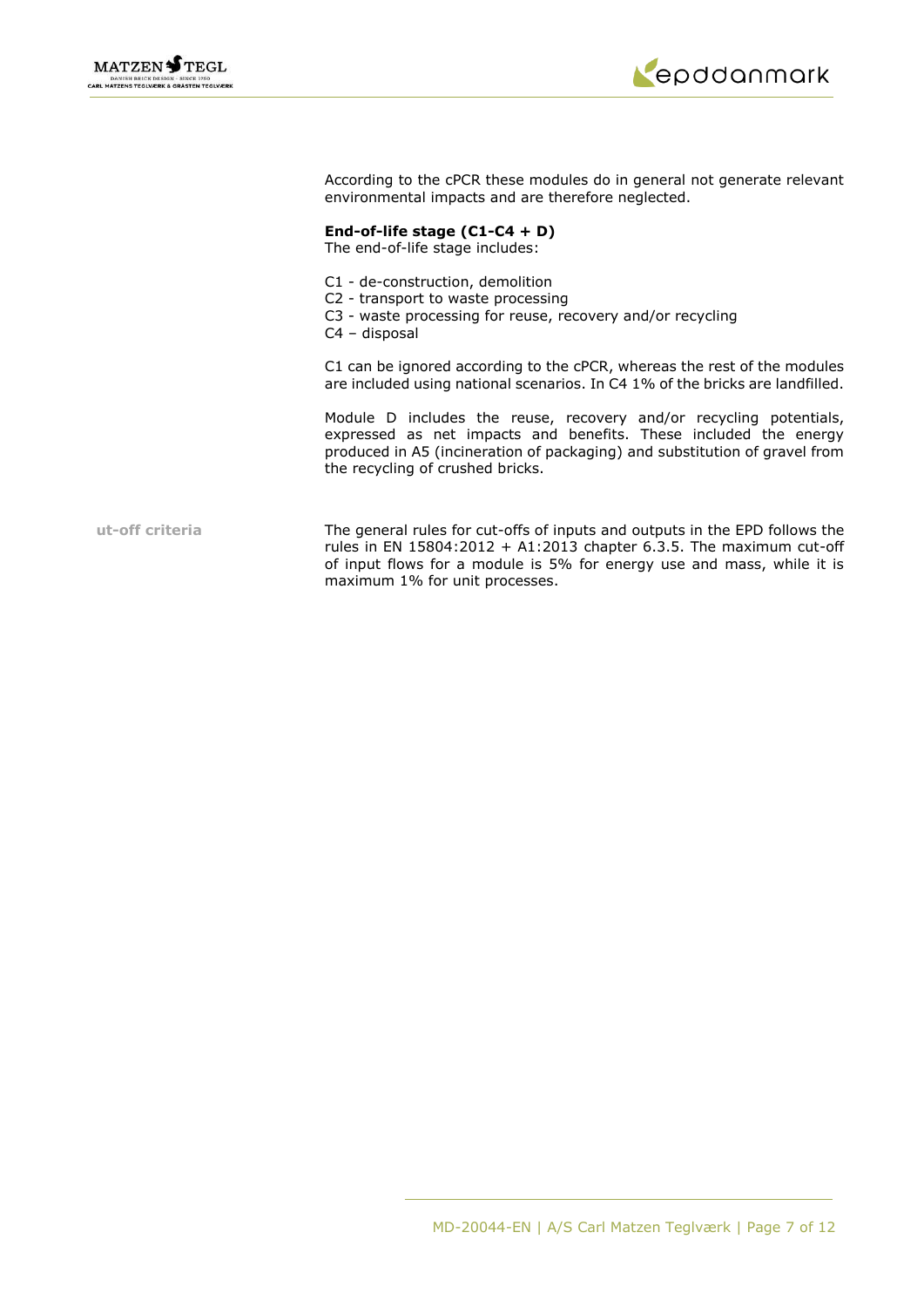# $\underset{\text{canl matrices}}{\text{MATZEN}} \underset{\text{maxl BRICR DESIGN - SINCR IN E0}}{\text{MASN BRICR DESION - SINCR I/200}} \underset{\text{canl}}{\text{MASTEN TECJ}}$



# LCA results

|                  | <b>ENVIRONMENTAL IMPACTS PER TONNE</b> |                                                                                                                                                                                                                                                                                                                        |                             |                |                |              |                |                |                |               |
|------------------|----------------------------------------|------------------------------------------------------------------------------------------------------------------------------------------------------------------------------------------------------------------------------------------------------------------------------------------------------------------------|-----------------------------|----------------|----------------|--------------|----------------|----------------|----------------|---------------|
| <b>Parameter</b> | Unit                                   | <b>Red bricks: A1-A3</b>                                                                                                                                                                                                                                                                                               | <b>Yellow bricks: A1-A3</b> | A <sub>4</sub> | A <sub>5</sub> | <b>B1-C1</b> | C <sub>2</sub> | C <sub>3</sub> | C <sub>4</sub> | D             |
| <b>GWP</b>       | $[Kq CO2-eq.]$                         | $2.17E + 02$                                                                                                                                                                                                                                                                                                           | $2.90E + 02$                | $3,23E+00$     | 3,88E+00       | $0,00E+00$   | 2,46E+00       | 7.02E-01       | 1,32E-01       | $-3.14E + 00$ |
| <b>ODP</b>       | [kg CFC11-eg.]                         | 1.08E-06                                                                                                                                                                                                                                                                                                               | 1.07E-06                    | 5.28E-16       | 2.74E-15       | $0.00E + 00$ | 4.02E-16       | 1.16E-16       | 7.27E-16       | $-4,30E-14$   |
| AP               | [ $kg SO2-eq.$ ]                       | 2,91E-01                                                                                                                                                                                                                                                                                                               | 2.97E-01                    | 2,58E-03       | 3.78E-03       | $0.00E + 00$ | 96E-03.        | 2.16E-03       | 8.41E-04       | $-1,13E-02$   |
| EP.              | [kg $PO43$ -eg.]                       | 6,90E-02                                                                                                                                                                                                                                                                                                               | 6.56E-02                    | 4,80E-04       | 5,66E-04       | $0,00E+00$   | 3,65E-04       | 4,95E-04       | 9,46E-05       | $-2,20E-03$   |
| <b>POCP</b>      | [kg ethene-eg.]                        | 2,15E-02                                                                                                                                                                                                                                                                                                               | 2.17E-02                    | $-3,73E-05$    | $-6.04E - 05$  | $0.00E + 00$ | $-2.83E - 05$  | 2.19E-04       | 6,38E-05       | $-1.07E - 03$ |
| <b>ADPE</b>      | [kg Sb-eq.]                            | 2,90E-04                                                                                                                                                                                                                                                                                                               | 2.89E-04                    | 2,37E-07       | 6.94E-08       | $0.00E + 00$ | 1.80E-07       | 5,19E-08       | 1,34E-08       | $-6,01E-07$   |
| <b>ADPF</b>      | [MJ]                                   | $3.18E + 03$                                                                                                                                                                                                                                                                                                           | $3.44E + 03$                | 4,38E+01       | $1.05E + 01$   | $0,00E+00$   | $3.33E + 01$   | $9.60E + 00$   | 1.88E+00       | $-4.18E + 01$ |
| Caption          |                                        | GWP = Global warming potential; ODP = Ozone depletion potential; AP = Acidification potential of soil and water; EP = Eutrophication potential; POCP = Photochemical ozone creation potential; ADPE = Abiotic<br>depletion potential for non fossil resources; ADPF = Abiotic depletion potential for fossil resources |                             |                |                |              |                |                |                |               |

|                  | <b>RESOURCE USE PER TONNE</b>                                                                                                                                                                                                                                                                                                                                                                                                                                                                                                                                                   |                   |                             |                |                |              |                |                |                |               |
|------------------|---------------------------------------------------------------------------------------------------------------------------------------------------------------------------------------------------------------------------------------------------------------------------------------------------------------------------------------------------------------------------------------------------------------------------------------------------------------------------------------------------------------------------------------------------------------------------------|-------------------|-----------------------------|----------------|----------------|--------------|----------------|----------------|----------------|---------------|
| <b>Parameter</b> | <b>Unit</b>                                                                                                                                                                                                                                                                                                                                                                                                                                                                                                                                                                     | Red bricks: A1-A3 | <b>Yellow bricks: A1-A3</b> | A <sub>4</sub> | A <sub>5</sub> | <b>B1-C1</b> | C <sub>2</sub> | C <sub>3</sub> | C <sub>4</sub> | D             |
| <b>PERE</b>      | [MJ]                                                                                                                                                                                                                                                                                                                                                                                                                                                                                                                                                                            | 3,84E+02          | 3,87E+02                    | 2,47E+00       | 1,13E+00       | $0,00E+00$   | 1,88E+00       | 5,41E-01       | 2,53E-01       | $-1,68E + 01$ |
| <b>PERM</b>      | [MJ]                                                                                                                                                                                                                                                                                                                                                                                                                                                                                                                                                                            | 1,08E+01          | 1,08E+01                    | $0,00E + 00$   | $0,00E+00$     | $0,00E+00$   | $0,00E+00$     | $0.00E + 00$   | $0,00E+00$     | $0,00E+00$    |
| <b>PERT</b>      | [MJ]                                                                                                                                                                                                                                                                                                                                                                                                                                                                                                                                                                            | $3,95E+02$        | 3,98E+02                    | 2,47E+00       | 1,13E+00       | $0,00E + 00$ | 1,88E+00       | 5,41E-01       | 2,53E-01       | $-1,68E + 01$ |
| <b>PENRE</b>     | [MJ]                                                                                                                                                                                                                                                                                                                                                                                                                                                                                                                                                                            | $3,23E+03$        | $3,48E+03$                  | 4,39E+01       | 1,08E+01       | $0,00E+00$   | $3,34E+01$     | $9,63E+00$     | 1,93E+00       | $-4,77E+01$   |
| <b>PENRM</b>     | [MJ]                                                                                                                                                                                                                                                                                                                                                                                                                                                                                                                                                                            | 2,85E+01          | 2,85E+01                    | $0,00E + 00$   | $0,00E+00$     | $0,00E + 00$ | $0,00E+00$     | $0.00E + 00$   | $0,00E+00$     | $0,00E+00$    |
| <b>PENRT</b>     | [MJ]                                                                                                                                                                                                                                                                                                                                                                                                                                                                                                                                                                            | $3,26E+03$        | $3,51E+03$                  | 4,39E+01       | 1,08E+01       | $0,00E+00$   | $3,34E+01$     | $9,63E+00$     | 1,93E+00       | $-4,77E+01$   |
| <b>SM</b>        | [kg]                                                                                                                                                                                                                                                                                                                                                                                                                                                                                                                                                                            | $0,00E+00$        | $0,00E+00$                  | $0,00E + 00$   | $0,00E+00$     | $0,00E + 00$ | $0,00E+00$     | $0,00E+00$     | $0,00E+00$     | $0,00E+00$    |
| <b>RSF</b>       | [MJ]                                                                                                                                                                                                                                                                                                                                                                                                                                                                                                                                                                            | .56E+02           | 1,60E+02                    | $0,00E + 00$   | $0,00E+00$     | $0,00E+00$   | $0,00E+00$     | $0.00E + 00$   | $0,00E+00$     | $0,00E+00$    |
| <b>NRSF</b>      | [MJ]                                                                                                                                                                                                                                                                                                                                                                                                                                                                                                                                                                            | $0,00E + 00$      | $0,00E+00$                  | $0,00E + 00$   | $0,00E+00$     | $0,00E+00$   | $0,00E+00$     | $0,00E+00$     | $0,00E+00$     | $0,00E+00$    |
| <b>FW</b>        | $\left[\text{m}^3\right]$                                                                                                                                                                                                                                                                                                                                                                                                                                                                                                                                                       | 3.65E-01          | 3,58E-01                    | 2,86E-03       | 9,38E-03       | $0.00E + 00$ | 2,17E-03       | 6,26E-04       | 4,87E-04       | $-1,35E-02$   |
| Caption          | PERE = Use of renewable primary energy excluding renewable primary energy resources used as raw materials; PERM = Use of renewable primary energy resources used as raw materials; PERT =<br>Total use of renewable primary energy resources; PENRE = Use of non renewable primary energy excluding non renewable primary energy resources used as raw materials; PENRM = Use of non<br>renewable primary energy resources used as raw materials; PENRT = Total use of non renewable primary energy resources; SM = Use of secondary material; RSF = Use of renewable secondary |                   |                             |                |                |              |                |                |                |               |

fuels; NRSF = Use of non renewable secondary fuels; FW = Use of net fresh water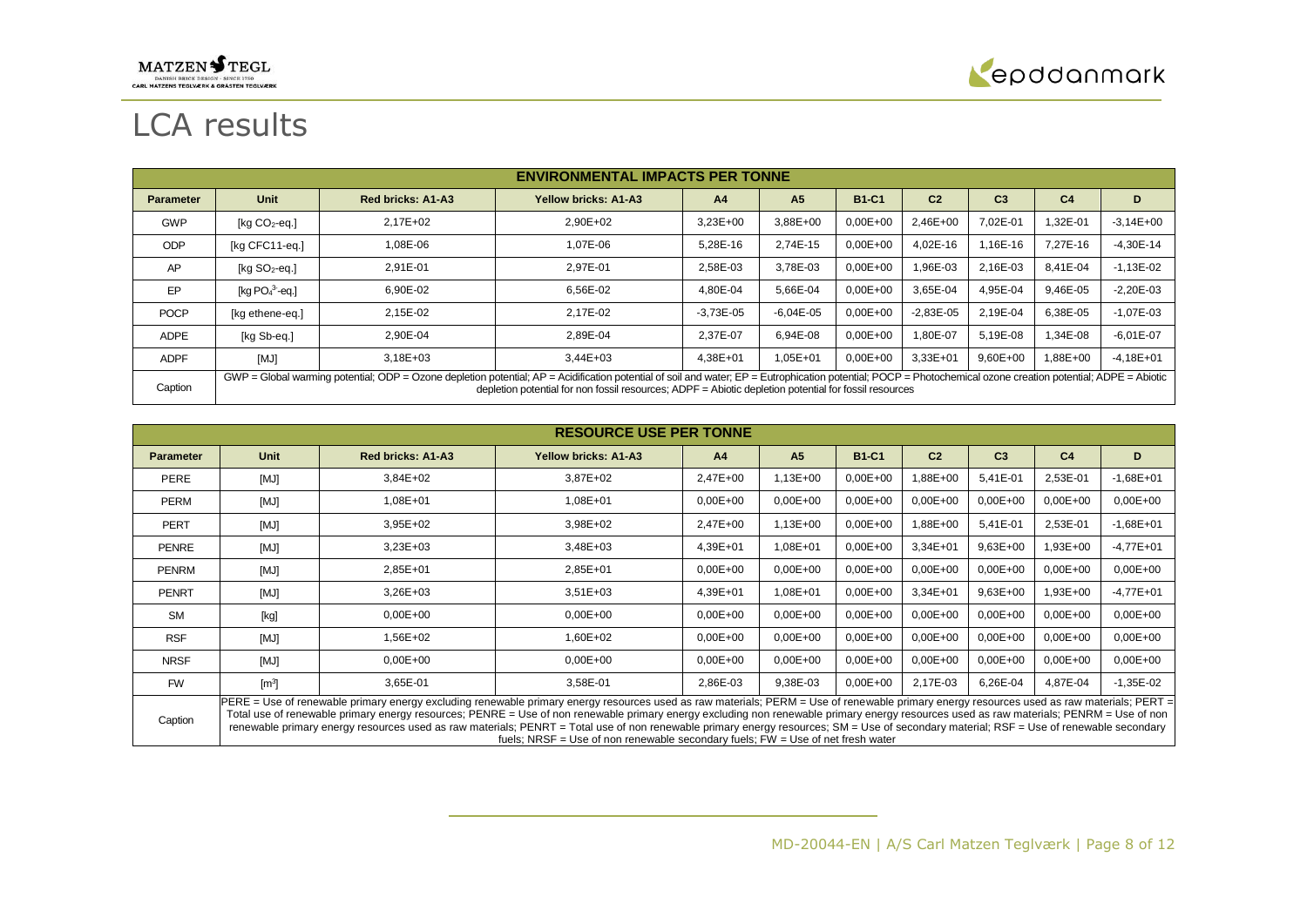

|                  | <b>WASTE CATEGORIES AND OUTPUT FLOWS PER TONNE</b> |                          |                                                                                                                                                                                                                                                                                 |                |                |              |                |                |                |              |  |
|------------------|----------------------------------------------------|--------------------------|---------------------------------------------------------------------------------------------------------------------------------------------------------------------------------------------------------------------------------------------------------------------------------|----------------|----------------|--------------|----------------|----------------|----------------|--------------|--|
| <b>Parameter</b> | Unit                                               | <b>Red bricks: A1-A3</b> | <b>Yellow bricks: A1-A3</b>                                                                                                                                                                                                                                                     | A <sub>4</sub> | A <sub>5</sub> | <b>B1-C1</b> | C <sub>2</sub> | C <sub>3</sub> | C <sub>4</sub> | D            |  |
| <b>HWD</b>       | [kg]                                               | 7,31E-06                 | 8,82E-06                                                                                                                                                                                                                                                                        | 2,05E-06       | 2,87E-07       | $0,00E+00$   | 1,56E-06       | 4,48E-07       | 2,95E-08       | $-5,63E-07$  |  |
| <b>NHWD</b>      | [kg]                                               | 2,55E+00                 | 1,00E+01                                                                                                                                                                                                                                                                        | 6,73E-03       | $3,01E+01$     | $0.00E + 00$ | 5,11E-03       | 1,47E-03       | $9,72E+00$     | $-4,00E+01$  |  |
| <b>RWD</b>       | [kg]                                               | 1,39E-02                 | 42E-02.                                                                                                                                                                                                                                                                         | 5,44E-05       | 1,05E-04       | $0,00E+00$   | 4.14E-05       | 1,19E-05       | 2,19E-05       | $-2,37E-03$  |  |
|                  |                                                    |                          |                                                                                                                                                                                                                                                                                 |                |                |              |                |                |                |              |  |
| <b>CRU</b>       | [kg]                                               | $0,00E + 00$             | $0,00E+00$                                                                                                                                                                                                                                                                      | $0,00E + 00$   | $0,00E+00$     | $0.00E + 00$ | $0,00E+00$     | $0,00E+00$     | $0,00E+00$     | $0,00E + 00$ |  |
| <b>MFR</b>       | $[kg]$                                             | .22E+02                  | 1,22E+02                                                                                                                                                                                                                                                                        | $0,00E+00$     | $0,00E+00$     | $0.00E + 00$ | $0.00E + 00$   | $9,61E+02$     | $0,00E+00$     | $0.00E + 00$ |  |
| <b>MER</b>       | [kg]                                               | $0,00E+00$               | $0,00E+00$                                                                                                                                                                                                                                                                      | $0,00E + 00$   | $,40E+00$      | $0.00E + 00$ | $0.00E + 00$   | $0,00E+00$     | $0.00E + 00$   | $0.00E + 00$ |  |
| EEE              | [MJ]                                               | $0,00E + 00$             | $0,00E+00$                                                                                                                                                                                                                                                                      | $0,00E+00$     | $0,00E+00$     | $0.00E + 00$ | $0.00E + 00$   | $0,00E+00$     | $0.00E + 00$   | $0.00E + 00$ |  |
| EET              | [MJ]                                               | $0.00E + 00$             | $0.00E + 00$                                                                                                                                                                                                                                                                    | $0,00E + 00$   | $0.00E + 00$   | $0,00E+00$   | $0,00E+00$     | $0,00E+00$     | $0,00E+00$     | $0.00E + 00$ |  |
| Caption          |                                                    |                          | HWD = Hazardous waste disposed; NHWD = Non hazardous waste disposed; RWD = Radioactive waste disposed; CRU = Components for re-use; MFR = Materials for recycling; MER = Materials<br>for energy recovery; $EEE = Exported electrical energy$ ; $EET = Exported thermal energy$ |                |                |              |                |                |                |              |  |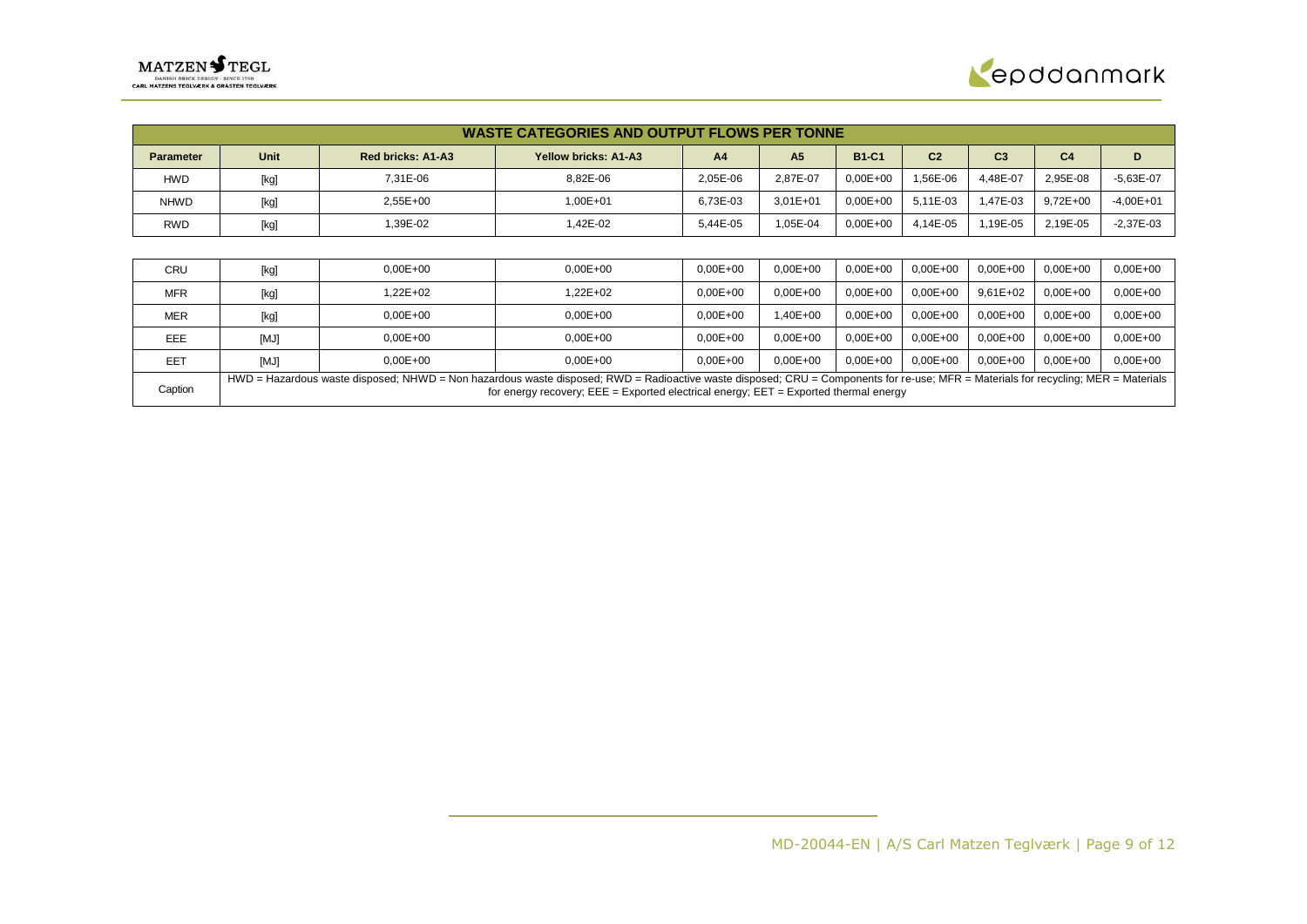# Additional information

**Technical information on scenarios**

#### **Transport to the building site (A4)**

| Parameter                                   | Value                                                          | Unit              |
|---------------------------------------------|----------------------------------------------------------------|-------------------|
| Fuel type                                   | Diesel                                                         |                   |
| Truck type                                  | Euro 6 more than 32t gross<br>weight / 24,7 t payload capacity |                   |
| Transport distance                          | 50                                                             | km                |
| Capacity utilisation (including empty runs) | 61                                                             | $\frac{0}{0}$     |
| Gross density of transported product        | 1550-1650                                                      | kq/m <sup>3</sup> |
| Capacity utilisation, volume factor         |                                                                |                   |

## **Installation of the product in the building (A5)**

| Parameter                               | Value | Unit |
|-----------------------------------------|-------|------|
| Waste material (bricks)                 | 30    | kq   |
| Waste material (packaging)              | 1,40  | kq   |
| Direct emissions to air, soil and waste |       | kq   |

#### **Use (B1-B7)**

| ----<br>ırameter | Jnit |
|------------------|------|
| Not relevant     |      |

### **Reference service life**

| Reference service Life                                                   | 150 years                                                                             |
|--------------------------------------------------------------------------|---------------------------------------------------------------------------------------|
| Declaration of performance (at gate) etc.                                | <b>DoP</b>                                                                            |
| Instructions of use                                                      | <b>DoP</b>                                                                            |
| Assumed quality of installation work<br>according to producer quidelines | www.mur-<br>tag.dk/udfoerelse/murerhaandbogen-2020/                                   |
| Outdoor environment - weather, wind,<br>pollution, UV etc.               | www.mur-<br>tag.dk/udfoerelse/murerhaandbogen-2020/                                   |
| Indoor environment - temperature,<br>moisture etc.                       | https://sbi.dk/Assets/Muret-byggeri-og-<br>indeklima_1/Muret-byggeri-og-indeklima.pdf |
| Use conditions - mechanical tear, use<br>frequency etc.                  | www.mur-<br>tag.dk/udfoerelse/murerhaandbogen-2020/                                   |
| Maintenance (frequency, type, quality,<br>replacements etc.)             | Construction Clay Products, TBE 2014                                                  |

## **End of life (C1-C4)**

| Parameter                    | Value | Unit |
|------------------------------|-------|------|
| Separated construction waste | 970   | kq   |
| Mixed construction waste     |       | kg   |
| For reuse                    |       | kq   |
| For recycling                | 960.3 | kg   |
| For energy recovery          |       | kq   |
| For landfilling              | 9.7   | Кq   |

## **Reuse, recovery and/or recycling potential (D)**

| Parameter      | Value  | Unit |
|----------------|--------|------|
| PE             | 0,639  | kg   |
| PET            | 0,0445 | kg   |
| Paper          | 0,718  | kg   |
| Crushed bricks | 960.3  | kg   |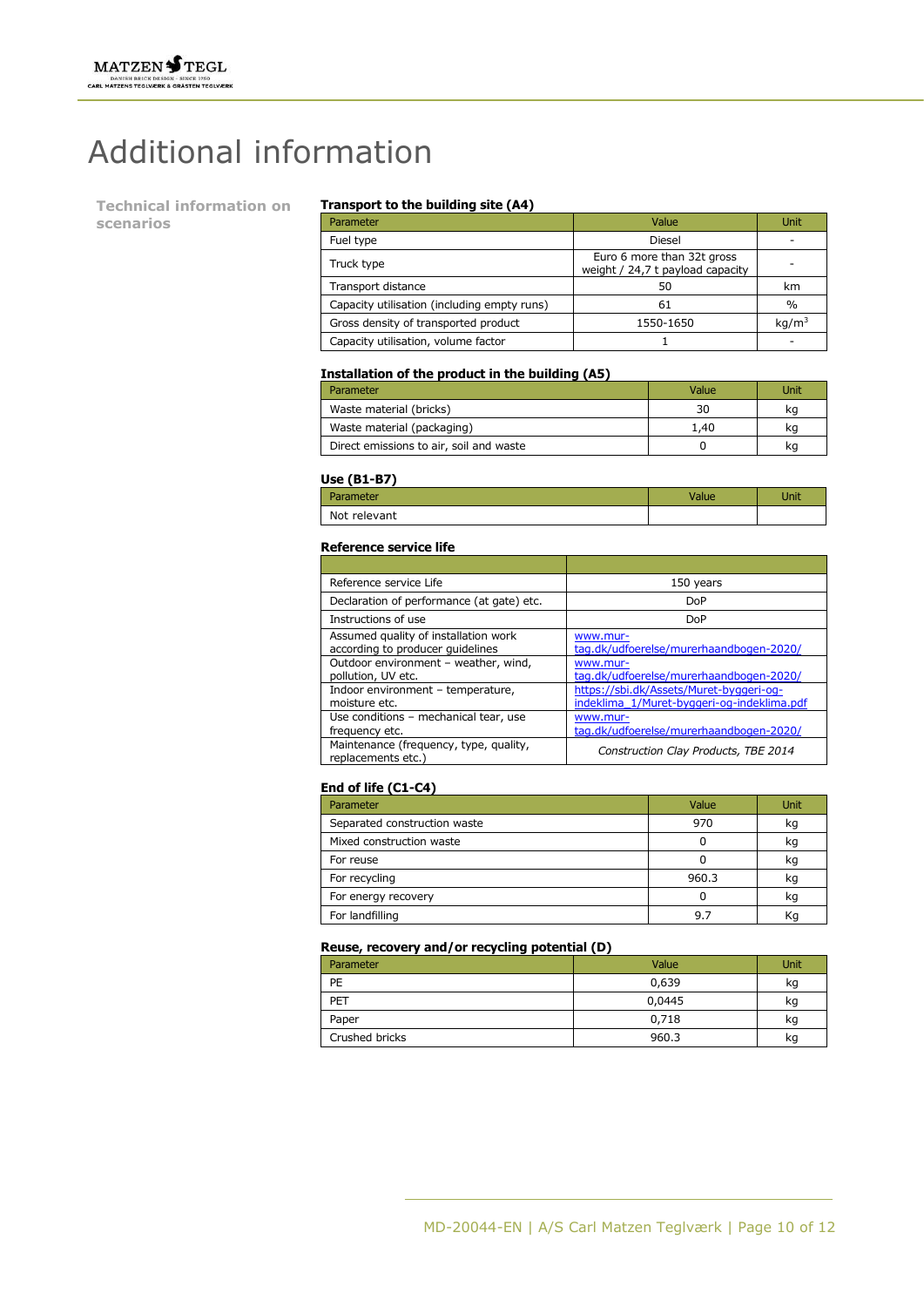**Indoor air** *The EPD does not give information on release of dangerous substances to indoor air because the horizontal standards on measurement of release of regulated dangerous substances from construction products using harmonised test methods according to the provisions of the respective technical committees for European product standards are not available.* **Soil and water** *The EPD does not give information on release of dangerous substances to soil and water because the horizontal standards on measurement of release of regulated dangerous substances from construction products using harmonised test methods according to the provisions of the respective technical committees for European product standards are not available.*